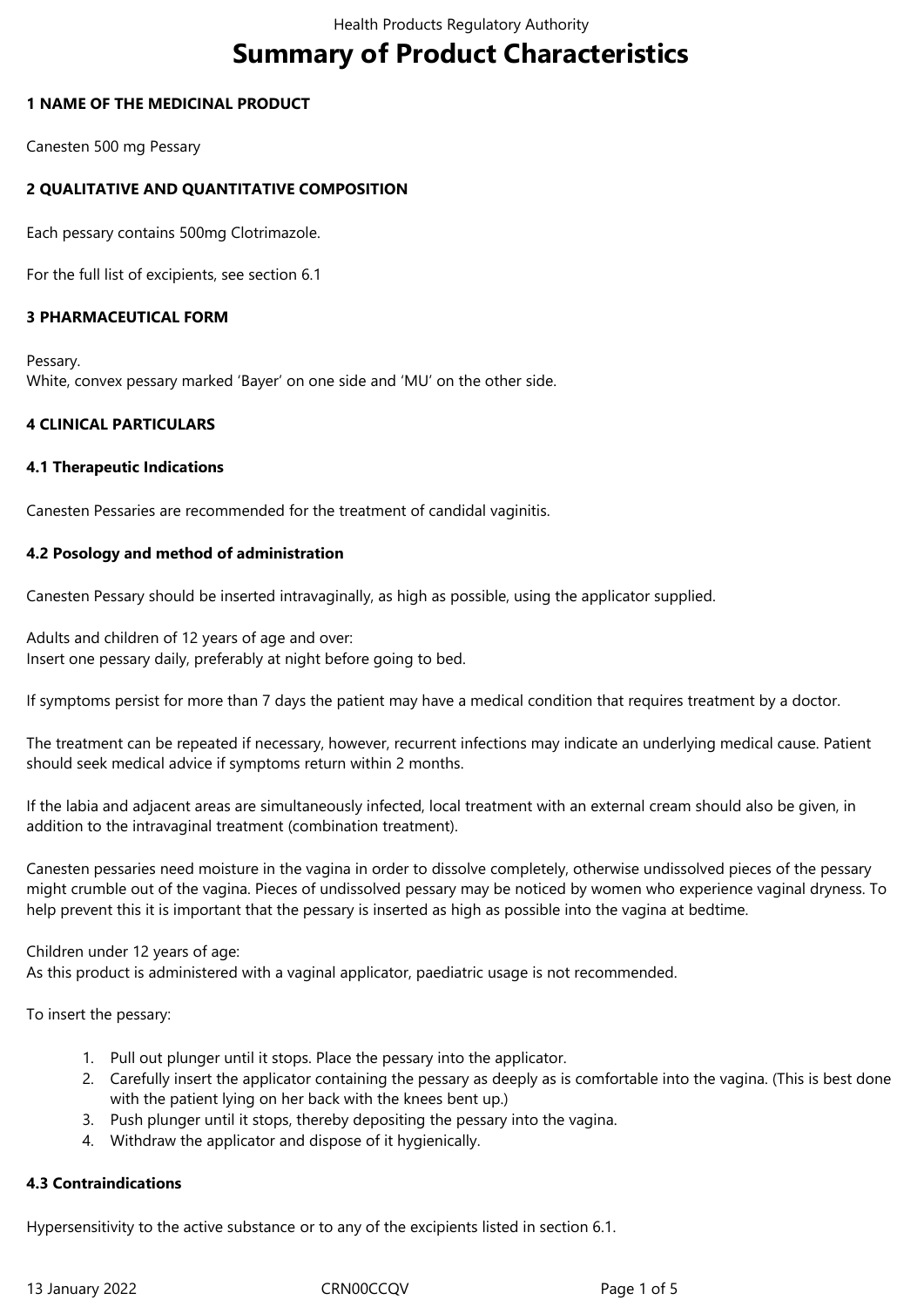Health Products Regulatory Authority

# **4.4 Special warnings and precautions for use**

Medical advice should be sought if this is the first time the patient has experienced symptoms of candidal vaginitis.

Before using Canesten Pessaries, medical advice must be sought if any of the following are applicable:

- more than two infections of candidal vaginitis in the last 6 months.
- previous history of a sexually transmitted disease or exposure to partner with sexually transmitted disease.
- pregnancy or suspected pregnancy.
- aged under 12 or over 60 years.
- known hypersensitivity to imidazoles or other vaginal antifungal products.

Canesten Pessaries should not be used if the patient has any of the following symptoms whereupon medical advice should be sought:

- irregular vaginal bleeding.

- abnormal vaginal bleeding (vaginal haemorrhage) or a blood-stained discharge.
- vulval or vaginal ulcers, blisters or sores.
- lower abdominal pain or dysuria.
- any adverse events such as redness, irritation or swelling associated with the treatment.
- fever (temperature of 38°C or above) or chills.
- nausea or vomiting.
- diarrhoea.
- foul smelling vaginal discharge.
- back pain.
- associated shoulder pain.

Treatment during the menstrual period should not be performed due to the risk of the pessary being washed out by the menstrual flow. The treatment should be finished before the onset of menstruation.

Do not use tampons, intravaginal douches, spermicides or other vaginal products while using this product.

Avoidance of vaginal intercourse is recommended in case of vaginal infection while using this product because your partner could become infected.

When used in pregnancy, the pessary should be inserted without using an applicator (see "Pregnancy").

Avoid contact with eyes and do not swallow.

# **4.5 Interaction with other medicinal products and other forms of interactions**

Laboratory tests have suggested that, when used together, this product may cause damage to latex contraceptives. Consequently the effectiveness of such contraceptives may be reduced. Patients should be advised to use alternative precautions for at least five days after using this product.

Concomitant treatment with vaginal clotrimazole and oral tacrolimus (FK-506; immunosuppressant) might lead to increased tacrolimus plasma levels and similarly with sirolimus. Patients should thus be thoroughly monitored for symptoms of tacromilus or sirolimus overdosage, if necessary by determination of the respective plasma levels.

# **4.6 Fertility, pregnancy and lactation**

## Pregnancy:

There are limited data available from the use of clotrimazole in pregnant women. Animal studies with clotrimazole have shown reproductive toxicity at high oral doses (see section 5.3). At the low systemic exposures of clotrimazole following vaginal treatment, harmful effects are considered unlikely. Clotrimazole may be used during pregnancy, but only under the supervision of a doctor or midwife.

During pregnancy the treatment should be carried out with clotrimazole vaginal tablets, since these can be inserted without using an applicator.

## Breastfeeding:

13 January 2022 CRN00CCQV Page 2 of 5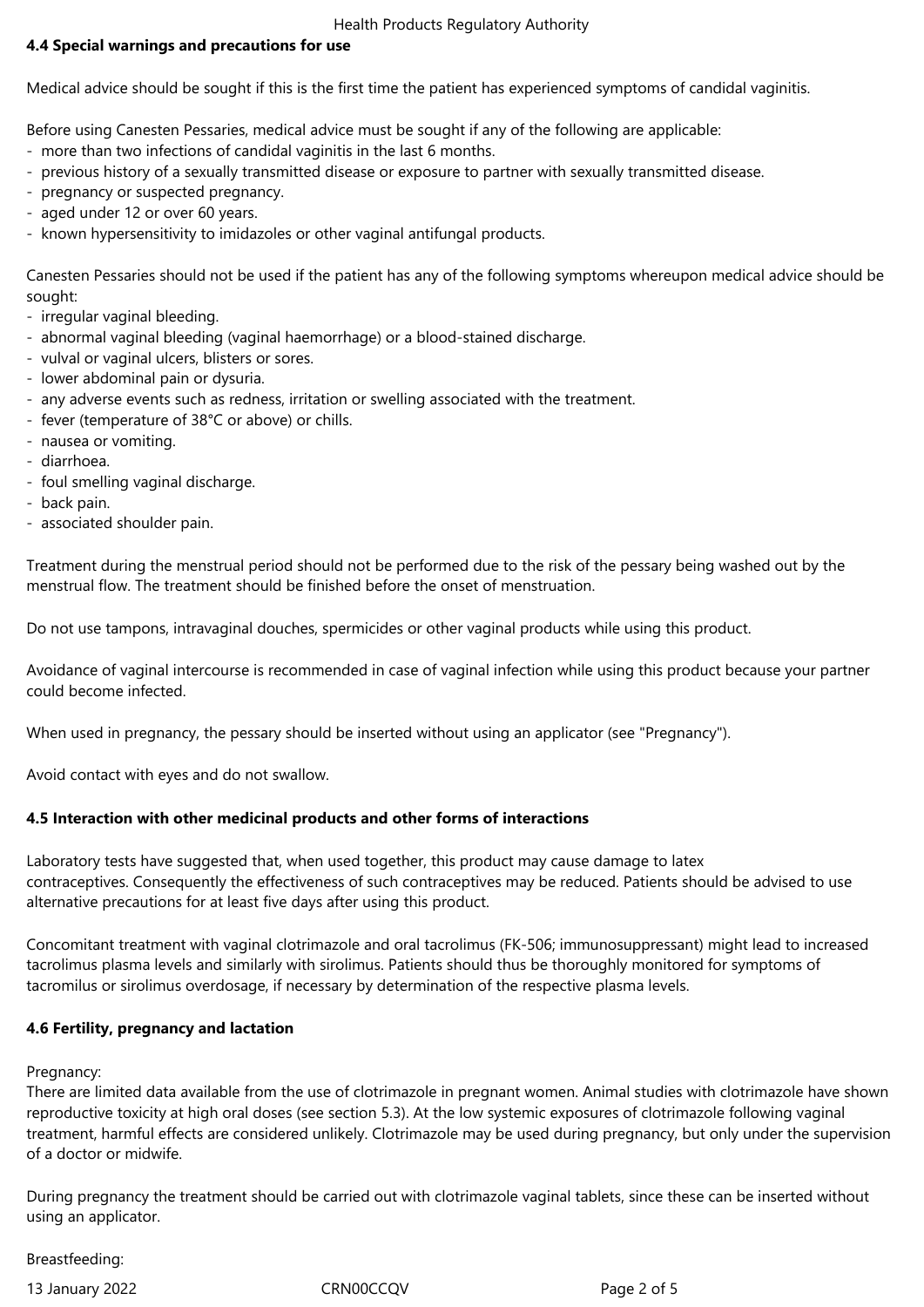supervision.

### Fertility:

No human studies of the effects of clotrimazole on fertility have been performed, however, animal studies have not demonstrated any effects of the drug on fertility (see Section 5.3).

## **4.7 Effects on ability to drive and use machines**

The medication has no or negligible influence on the ability to drive or use machinery.

## **4.8 Undesirable effects**

Frequency not known. The following adverse reactions have been identified during post-approval use of Clotrimazole. Because these reactions are reported voluntarily from a population of uncertain size, it is not always possible to reliably estimate their frequency.

## Immune system disorders

Hypersensitivity, Anaphylactic reactions, angioedema Allergic reaction (ME) with symptoms such as dyspnea (PT), hypotension (PT), syncope (PT), and urticaria (ME),

Skin and subcutaneous tissue disorders Rash

## Reproductive system and breast disorders

Vulvovaginal discomfort, vulvovaginal burning sensation, vaginal exfoliation, vulvovaginal pruritus, vulvovaginal pain, vaginal haemorrhage, vulvovaginal erythema, vaginal discharge

Gastrointestinal disorders Abdominal pain, nausea

General disorders and administration site conditions Application site irritation, oedema, pain

## Reporting of suspected adverse reactions

Reporting suspected adverse reactions after authorisation of the medicinal product is important. It allows continued monitoring of the benefit/risk balance of the medicinal product. Healthcare professionals are asked to report any suspected adverse reactions via HPRA Pharmacovigilance, Website: www.hpra.ie.

## **4.9 Overdose**

In the event of accidental oral ingestion, routine measure[s such as gas](http://www.hpra.ie/)tric lavage should be performed only if clinical symptoms of overdose become apparent (e.g. dizziness, nausea or vomiting).

## **5 PHARMACOLOGICAL PROPERTIES**

## **5.1 Pharmacodynamic properties**

Pharmacotherapeutic group: Gynaecological antiifectives and antiseptics – imidazole derivatives ATC Code: G01AF02

Mechanism of Action

Clotrimazole acts against fungi by inhibiting ergosterol synthesis. Inhibition of ergosterol synthesis leads to structural and functional impairment of the cytoplasmic membrane.

# Pharmacodynamic Effects

13 January 2022 CRN00CCQV Page 3 of 5 Clotrimazole has a broad antimycotic spectrum of action *in vitro* and *in vivo*, which includes dermatophytes, yeasts, moulds, etc.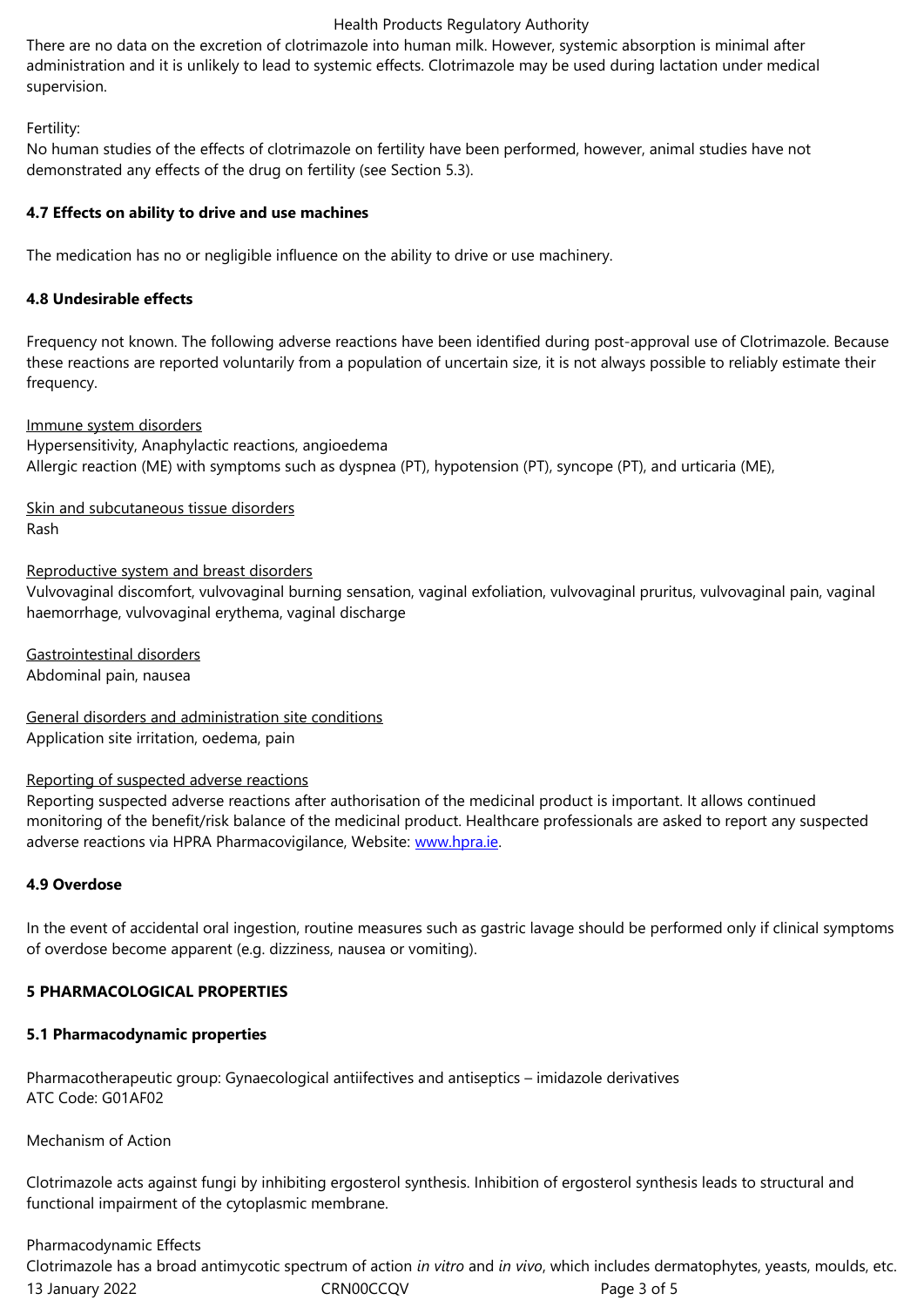Under appropriate test conditions, the MIC values for these types of fungi are in the region of less than 0.062 – 8.0 microgram/ml substrate. The mode of action of clotrimazole is fungistatic or fungicidal depending on the concentration of clotrimazole at the site of infection. *In vitro* activity is limited to proliferating fungal elements; fungal spores are only slightly sensitive.

In addition to its antimycotic action, clotrimazole also acts on, gram-positive microorganisms (streptococci/staphylococci/ Gardnerella vagiinalis) and gram-negative microorganisms (Bacteroides). It has no effect on lactobacilli.

*In vitro*, clotrimazole inhibits the multiplication of Corynebacteria and gram-positive cocci – with the exception of enterococci – in concentrations of 0.5 – 10 microgram/ml substrate.

Primarily resistant variants of sensitive fungal species are very rare; the development of secondary resistance by sensitive fungi has so far only been observed in very isolated cases under therapeutic conditions.

## **5.2 Pharmacokinetic properties**

Pharmacokinetic investigations after vaginal application have shown that only a small amount of clotrimazole (3-10% of the dose) is absorbed. Due to the rapid hepatic metabolism of absorbed clotrimazole into pharmacologically inactive metabolites the resulting peak plasma concentrations of clotrimazole after vaginal application of a 500mg dose were less than 10 ng/ml, reflecting that clotrimazole applied intravaginally does not lead to measurable systemic effects or side effects.

## **5.3 Preclinical safety data**

Non-clinical data reveal no special hazard for humans based on conventional studies of safety pharmacology, repeated dose toxicity, genotoxicity, carcinogenic potential and toxicity to reproduction and development.

The local and systemic tolerance of clotrimazole in different dosage forms was assessed in intravaginal studies in dogs and monkeys and in subacute dermal studies in rabbits. There was no evidence of treatment-related local or systemic adverse effects in any of these studies.

The oral toxicity of clotrimazole has been well-studied.

Following a single oral administration, clotrimazole was slightly-to-moderately toxic in experimental animals, with LD50 values of 761 to 923 mg/kg bw for mice, 95 to 114 mg/kg bw for newborn rats and 114 to 718 mg/kg bw for adult rats, > 1000 mg/kg bw for rabbits, and > 2000 mg/kg bw for dogs and cats.

In repeated dose oral studies conducted in rats and dogs, the liver was found to be the primary target organ for toxicity. This was evidenced by an increase in serum transaminase activities and the appearance of liver vacuolation and fatty deposits starting at 50 mg/kg in the chronic (78-week) rat study and at 100 mg/kg in the subchronic (13-week) dog study.

Clotrimazole has been extensively studied in in vitro and in vivo mutagenicity assays, and no evidence of mutagenic potential was found. A 78-week oral dosing study of clotrimazole in rats did not show any carcinogenic effect.

In a rat fertility study, groups of FB30 rats received oral doses of clotrimazole up to 50 mg/kg bw, for 10 weeks prior to mating and either throughout a 3-week mating period (for males only) or, for females, until day 13 of gestation or 4-week postpartum. Neonatal survival was reduced in 50 mg/kg bw group. Clotrimazole at doses up to 25 mg/kg bw did not impair the development of the pups. Clotrimazole at all doses did not affect fertility.

No teratogenicity effects were demonstrated in studies in mice, rabbits, and rats, given oral doses of up to 200, 180, and 100 mg/kg, respectively.

A study with 3 lactating rats administered 30 mg/kg clotrimazole intravenously showed that the drug was secreted into milk at levels higher than in plasma by a factor of 10 to 20 at 4 hrs after administration, followed by a decline to a factor of 0.4 by 24 hrs.

Given the limited absorption of clotrimazole after vaginal application (estimated to be 3%-10%), no hazard is expected from the use of vaginal clotrimazole.

13 January 2022 CRN00CCQV Page 4 of 5